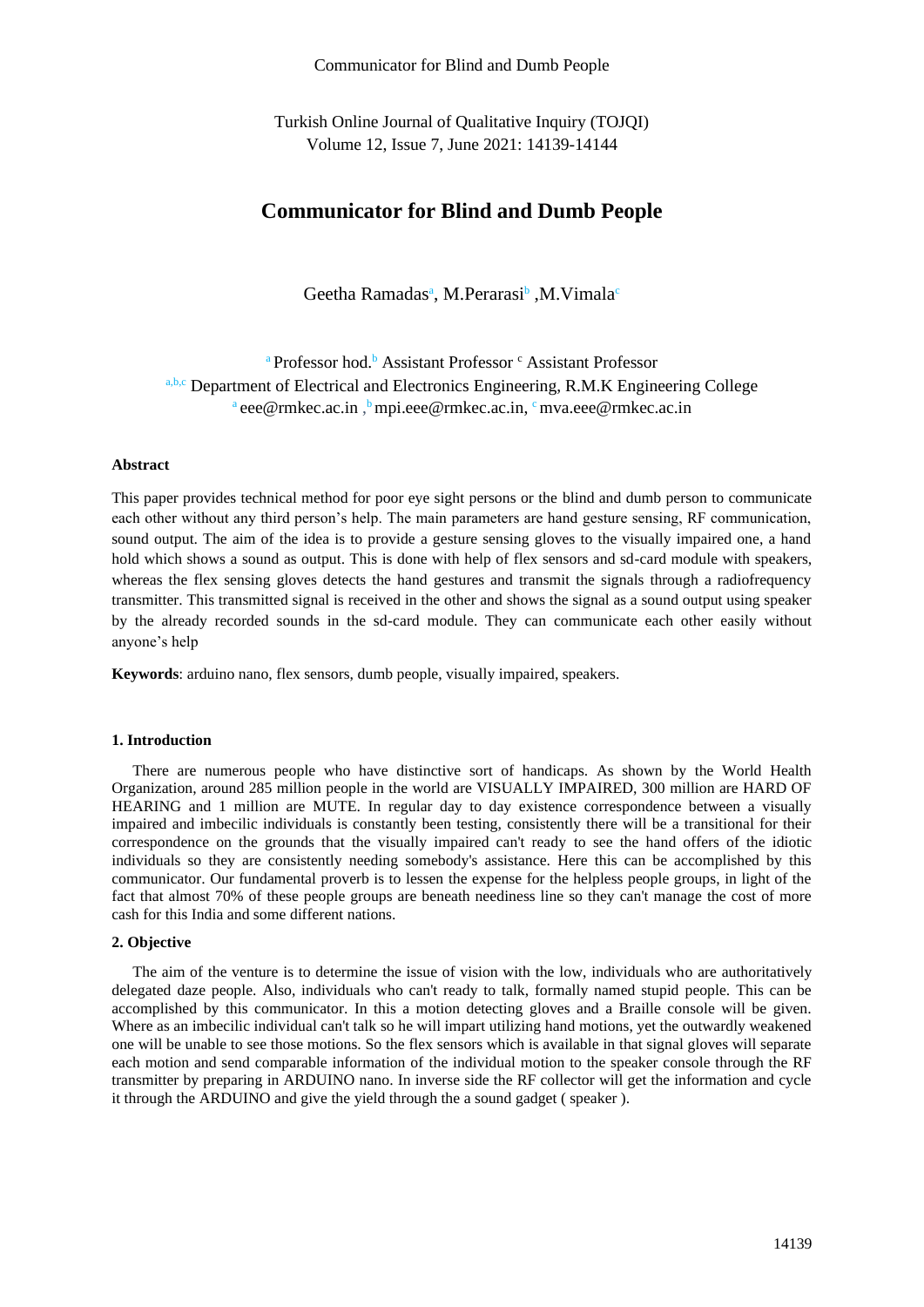# **3. Blockdiagram**



**Fig. 1.**Functional diagram

Fig.1 is a functional diagram represents the working process of the communicator. It consist of two ARDUINO nano, two pairs of RF transmitter and receiver, five flex sensing sensors which will placed over each fingers of a hand and six push pull solenoids. Finally based on the requirement of the user an audio speaker will be placed for the convenience of the visually impaired one. The ARDUINO is a less price miniature CPU which will be connected to the computer.

# **4. Hardware Requirements**

- Arduino nano
- RF transmitter and receiver
- Flex sensors
- Arduino sd-card module
- ADXL335 module
- **Speakers**
- 12v battery

## **5. Arduino Nano**

The Arduino Nano is a little, complete, and breadboard agreeable board dependent on the ATmega328 (Audrino Nano 3.x). It has pretty much similar usefulness to the Arduino Duemilanove, however, in an alternate bundle, it needs just a DC power jack and works with a Mini-B USB link rather than a standard one.

# **Arduino Nano Features**

- ATmega328P Microcontroller if structure 8-cycle AVR family
- The operating voltage is 5y.
- Input voltage (Vin) is 7V to 12V
- Input/yield pins are 22
- Analog I/p pins are 6 from A0 to A5
- Digital pins are 14
- Power utilization is 19mA
- i/o pins DC is 40mA
- flash memory is 32KB
- SRAM is 2KB
- EEPROM is 1KB
- CLK speed is 16MHz
- Weight is 7g
- Supports three correspondences like SPI, IIC, and USART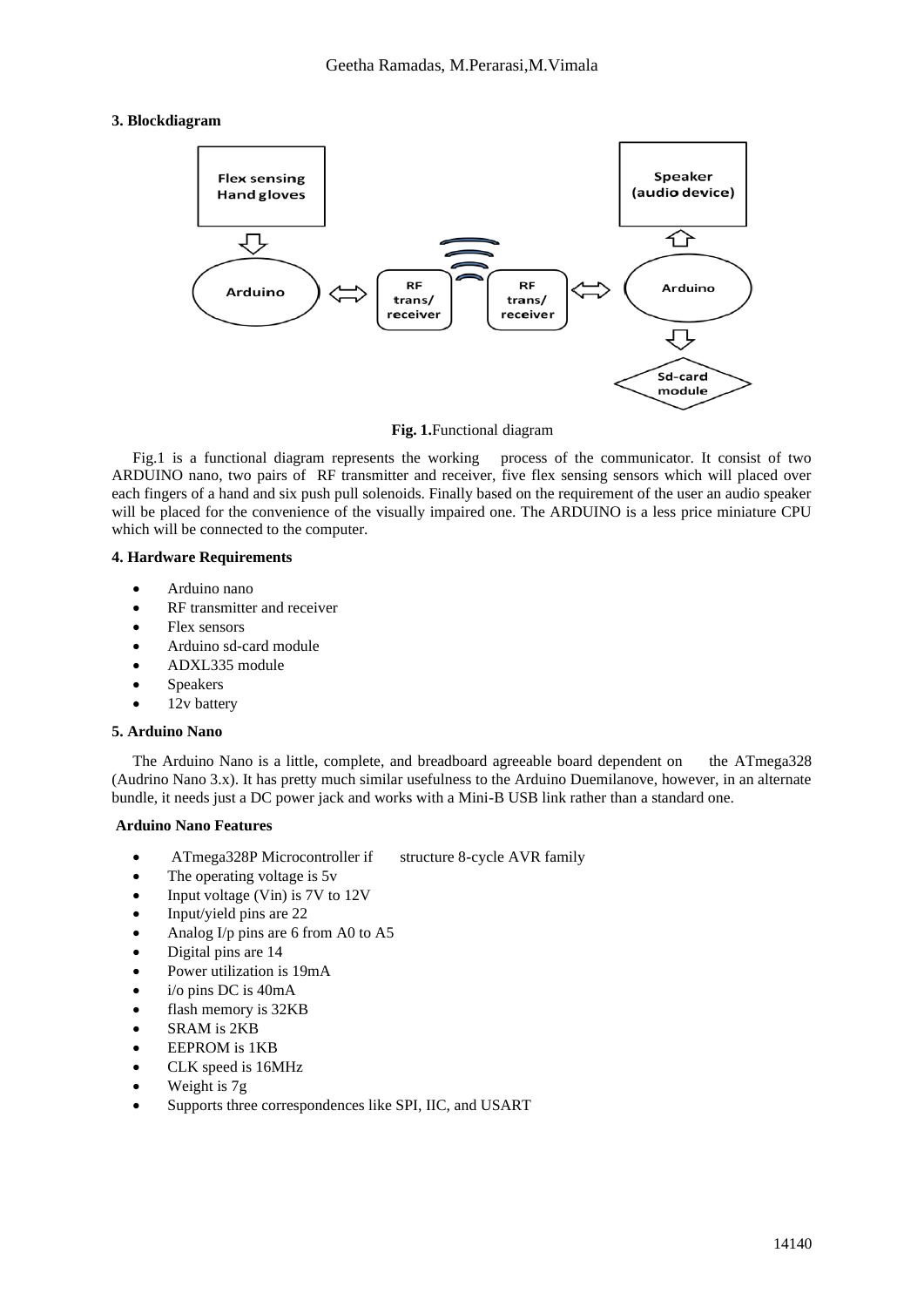

# **6. RF Transmitter and Receiver**

As the name recommends, the RF module works at Radio Frequency. This recurrence range differs between 30 kHz and 300 GHz. In this RF framework, the computerized information is addressed as varieties in the sufficiency of transporter wave.

## **RF Features**

- The Receiver recurrence 433MHz
- Recipint regular recurrence 105 Dbm
- Recipient supply current 3.5 mA
- Low force utilization
- the working voltage of the recipient is 5V
- The transmitter recurrence range 433.92MHz
- The supply voltage of the transmitter is between 3V to 6V
- The yield force of the transmitter is between 4Dbm to 12Dbm



## **7. Flex Sensors**

As a variable printed resistor, the Flex Sensor accomplishes incredible structure factor on a slim adaptable substrate. At the point when the substrate is bowed, the sensor creates an obstruction yield corresponded to the twist sweep—the more modest the range, the higher the opposition esteem. An unflexed sensor has an ostensible opposition of 10,000 ohms (10 K). As the flex sensor is bowed the opposition continuously increments. At the point when the sensor is twisted at 90 degrees, its obstruction will go between 30-40 K ohms.

# **Flex Sensors Features**

- The working voltage of FLEX SENSOR: 0-5V
- Can work on LOW voltages
- Force rating : 0.5Watt (constant), 1 Watt (top)
- Life: 1 million
- Working temperature:  $-45^{\circ}$ C to  $+80^{\circ}$ C
- Level Resistance:  $25K \Omega$
- Obstruction Tolerance: ±30%
- Curve Resistance Range: 45K to 125K Ohms(depending on a twist)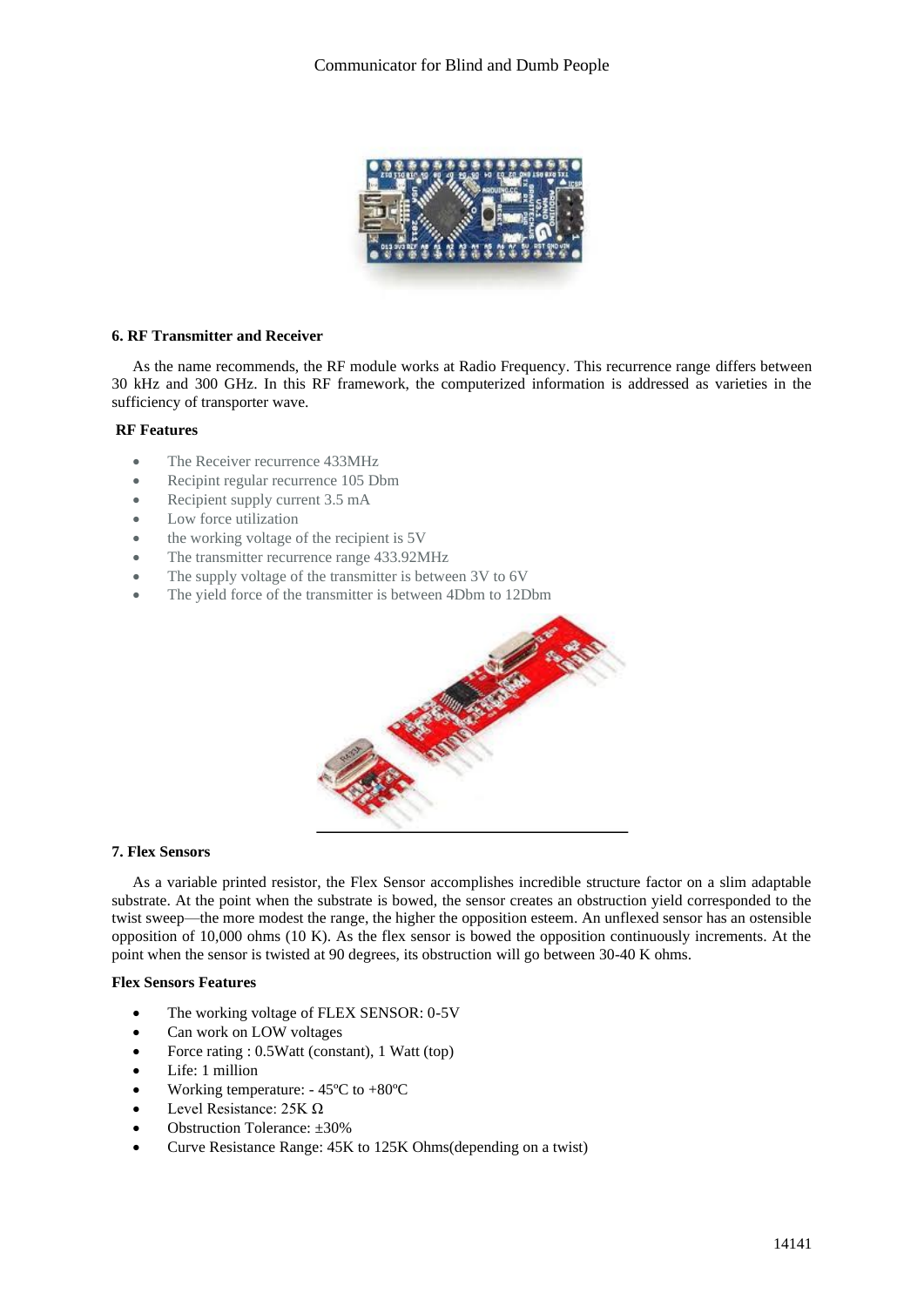**CONFIDENTIAL CONFIDENTIAL CONFIDENTIAL CONFIDENTIAL CONFIDENTIAL CONFIDENTIAL CONFIDENTIAL CONFIDENTIAL CONFIDENTIAL CONFIDENTIAL CONFIDENTIAL CONFIDENTIAL CONFIDENTIAL CONFIDENTIAL CONFIDENTIAL CONFIDENTIAL CONFIDENTIAL** 

# **8. ADXL335 Board**

The ADXL335 is a little, slight, low force, total 3-pivot accelerometer with signal molded voltage yields. The item estimates speed increase with a base full-scale scope of  $\pm 3$  g.

## **ADXL335 Module Features**

- 3-pivot detecting.
- Little, low profile bundle.
- $\bullet$  4 mm  $\times$  4 mm  $\times$  1.45 mm LFCSP.
- Low force :  $350 \mu A$  (ordinary)
- Single-supply activity: 1.8 V to 3.6 V.
- 10,000 g stun endurance.
- Phenomenal temperature strength.
- BW change with a solitary capacitor for every hub



# **9. SD-CARD Module**

Its is a small board which helps in connecting sd-card with the arduino .

# **SD-CARD Module Features**

- Backing Micro SD Card, Micro SDHC card (rapid card)
- The level transformation circuit board that would interface be able to level is 5V or 3.3V.
- Force supply is  $4.5V \sim 5.5V$ ,  $3.3V$  voltage controller circuit board.
- The correspondence interface is a standard SPI interface.
- 4 M2 screw situating openings for simple establishment.

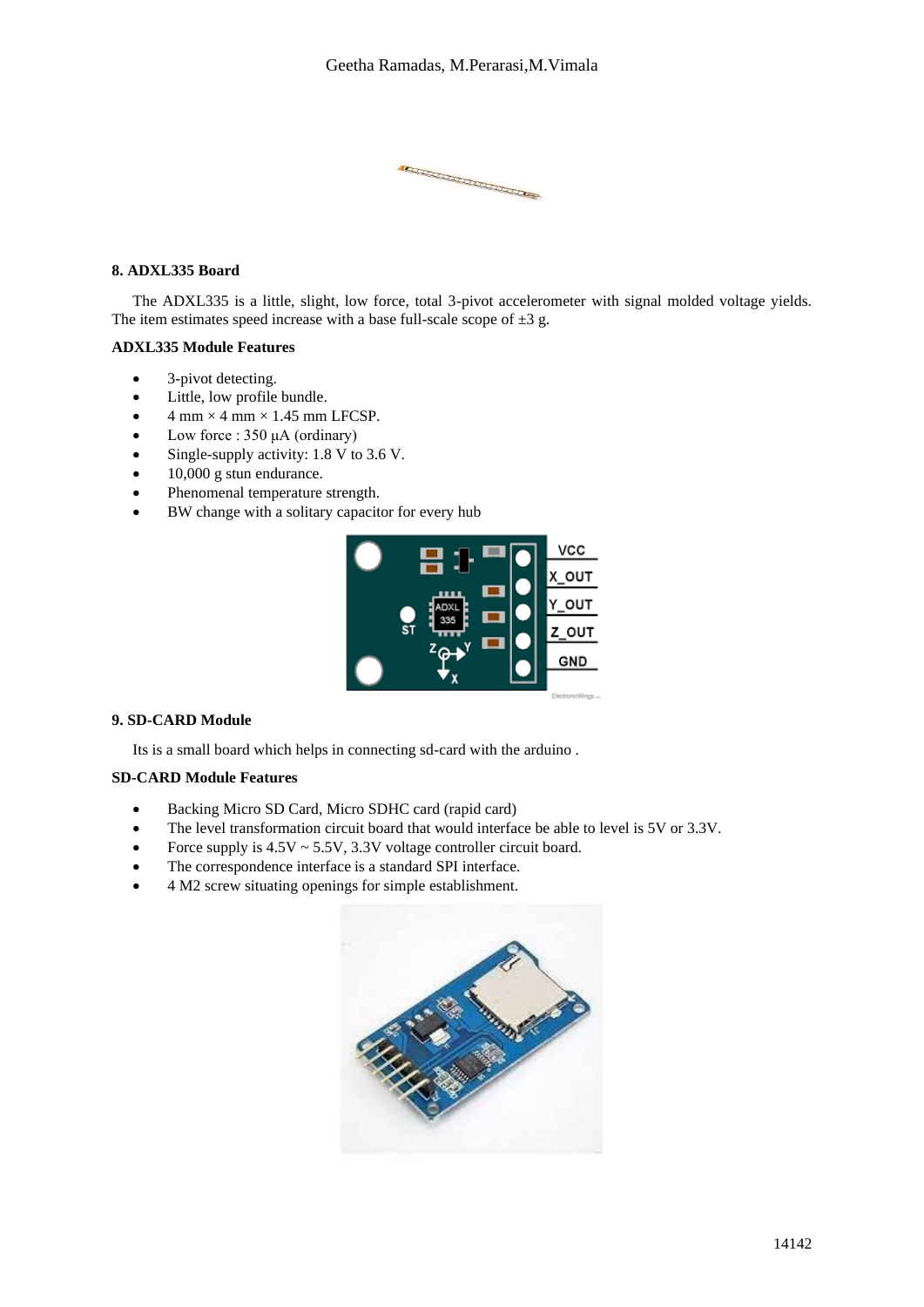#### **10. Hardware Woring Process**

In transmitter side which is for dumb people a gloves which has flex sensors on each fingers will be given, whereas they used to communicate with hand gestures. Each when they make a gesture a resistance will be created in side the flex sensors so that using that resistance value a binary code will be generated. This binary codes have separate number, this will be transmitted to the receiver.In receiver side for the blind people a audio device will be given, the received binary and the number will play the specific audio. So that they easily communicate each other.In order to save the audio sd-card is used whereas the ARDUINO cannot able to read the audio files, so the audio files are converted in to mp3 to wav form and stored. These files will be read through sd-card module by the ARDUINO NANO.With the help of speakers the audio will reach the person.

## **11. Prototype Image**



**1. Transmitter side (dumb people)**



**2. Receiver side (blindpeople)**

#### **12. Conclusion**

This method is implement to reduce the inconvinence in communicating between the blind and dumb people. Day to day there is a gradual increase of birth of disabled child due to improper diet and unhealthy food taken by the mother. Here the blind and dumb people are facing many challenges in the day to day life, one of the major challenge is communication. The dumb one can only communicate through the hand gestures or by writing, but the blind one cannot communicate with them by this, they can only hear or feel. So in this condition our prototype will play a major role in it. The gesture gloves detect the gesture done by the dumb one and sends the data to the receiver blind one. Here the RF transmitter and receiver are used to transmit the data or signal. There are many solutions but this cost effective and smaller in size so that everyone can easily utilize it easily.